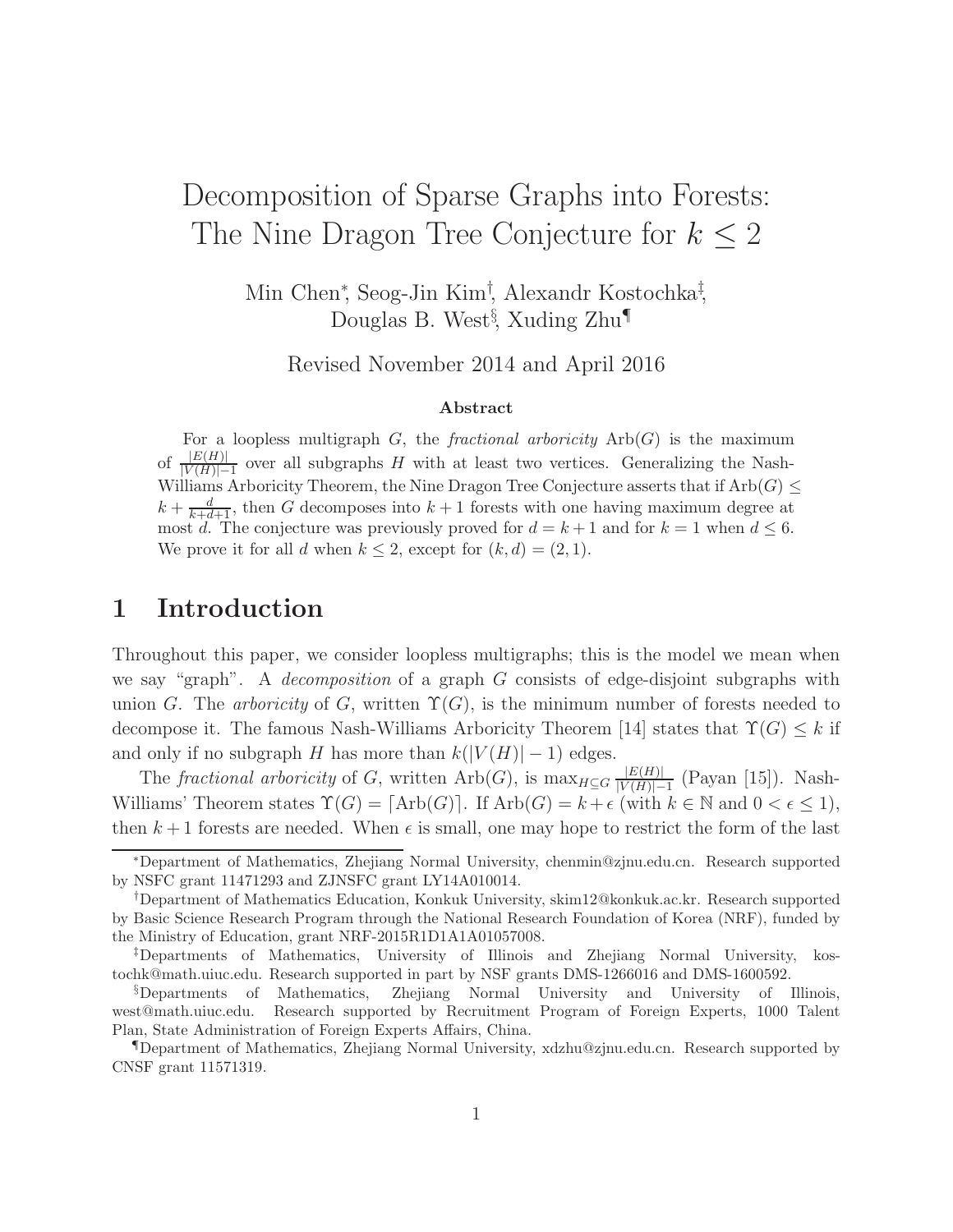forest, since k forests are "almost" enough to decompose  $G$ . The Nine Dragon Tree (NDT) Conjecture asserts that one can bound the maximum degree of the last forest in terms of  $\epsilon$ and k. Call a graph d-bounded if its maximum degree is at most d. We call a decomposition into  $k + 1$  forests, one of which is d-bounded, a  $(k, d)$ -decomposition. A graph having a  $(k, d)$ -decomposition is  $(k, d)$ -decomposable.

**Conjecture 1.1** (NDT Conjecture [13]). If  $\text{Arb}(G) \leq k + \frac{d}{k+d+1}$ , then G has a  $(k, d)$ decomposition.

Montassier, Ossona de Mendez, Raspaud, and Zhu [13] posed the NDT Conjecture, showed that the hypothesis cannot be relaxed, and proved the conjecture for  $(k, d) \in$  $\{(1, 1), (1, 2)\}$ . Kim, Kostochka, Wu, West, and Zhu [10] proved the conjecture for  $d = k + 1$ and for the case  $k = 1$  when  $d \leq 6$ .

Our main result implies the NDT Conjecture for  $k \leq 2$ , except for the case  $(k, d) = (2, 1)$ . That case (indeed all cases with  $d = 1$ ), was proved by D. Yang [17]. Our paper thus completes the proof for  $k \leq 2$ . After the completion of our paper, a proof of the NDT Conjecture for all k was obtained by Jiang, Yang, and Zhang  $[9]$  by a completely different method. Our proof remains of interest, partly due to the difference in methods, but also because it proves special cases of a stronger statement than the NDT Conjecture. We state this stronger conjecture as Conjecture 1.5.

Another stronger version of the NDT conjecture, different from ours, also remains open. A strong  $(k, d)$ -decomposition is a decomposition into  $k + 1$  forests, in one of which every component has at most d edges. Such a decomposition is more restricted than a  $(k, d)$ decomposition.

**Conjecture 1.2** (Strong NDT Conjecture [13]). If  $\text{Arb}(G) \leq k + \frac{d}{k+d+1}$ , then G has a strong  $(k, d)$ -decomposition.

The Strong NDT Conjecture was proved for  $(k, d) = (1, 2)$  in [10]. Montassier et al. [13] also posed a Weak NDT Conjecture, stating that the same hypothesis guarantees a weak  $(k, d)$ -decomposition, which is a decomposition into k forests plus one d-bounded graph (not necessarily a forest). The Weak NDT Conjecture was proved for  $d > k$  in [10] and follows in full from the proof of the NDT Conjecture in [9]. Note that for  $d = 1$  the notions of weak  $(k, d)$ -decomposition,  $(k, d)$ -decomposition, and strong  $(k, d)$ -decomposition are the same.

Study of the NDT Conjecture was motivated by problems about weak  $(k, d)$ -decomposition and  $(k, d)$ -decomposition of planar graphs discussed in [1, 2, 3, 4, 5, 6, 7, 8, 11, 12, 13, 16]. These results, some of which are successive reductions of the girth needed to guarantee (1, 1) or  $(1, 2)$ -decompositions of planar graphs, are summarized in [10]. Our result implies all of these except the results about  $(2, d)$ -decomposition of planar graphs in [1] and [7].

In the computation of  $Arb(G)$ , it suffices to maximize over induced subgraphs. Letting  $G[A]$  denote the subgraph of G induced by a vertex set A, and letting  $||A||$  denote  $|E(G[A])|$ ,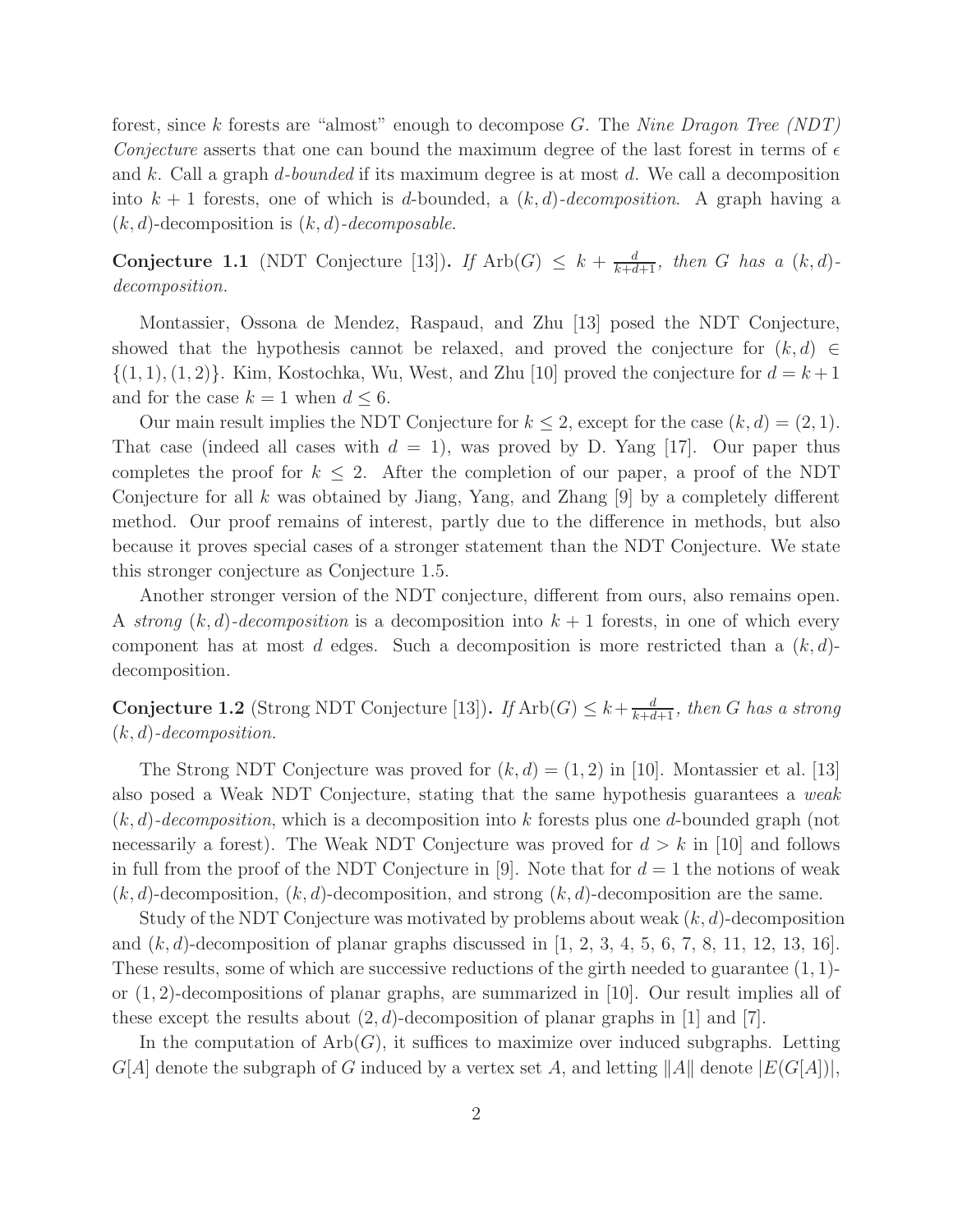we can rewrite the condition bounding  $Arb(G)$  as an integer inequality. In the same format we define a weaker condition of being  $(k, d)$ -sparse:

Condition  
\n
$$
\begin{array}{ll}\n\text{Condition} & \text{Equivalent constraint (when imposed for } \varnothing \neq A \subseteq V(G)) \\
\text{Arb}(G) \leq k + \frac{d}{k+d+1} & (k+1)(k+d) \, |A| - (k+d+1) \, \|A\| \geq (k+1)(k+d) \\
& (k,d)\text{-sparse} & (k+1)(k+d) \, |A| - (k+d+1) \, \|A\| \geq k^2\n\end{array}
$$

In [10], it was proved that every  $(k, d)$ -sparse graph is weakly  $(k, d)$ -decomposable when  $d > k$ . Graphs without weak  $(k, d)$ -decompositions were given where the  $(k, d)$ -sparseness inequality holds for every nonempty proper vertex set but fails by 1 on the entire set. For sufficiency, a more general model involving "capacities" was used to control vertex degrees.

**Definition 1.3.** Fix positive integers k and d. A capacity function on a graph  $G$  is a function  $f: V(G) \to \{0, \ldots, d\}$ . A  $(k, f)$ -decomposition of G is a decomposition into graphs F and D, where F decomposes into k forests and D is a forest having degree at most  $f(v)$  at each vertex v. The uniform case is  $f(v) = d$  for all  $v \in V(G)$ .

In this setting, we define a *potential function*  $\rho$  on the vertices, edges, and vertex subsets of G. For a vertex v, let  $\rho(v) = (k+1)(k+f(v))$ . For an edge e, let  $\rho(e) = -(k+1)$  if the endpoints of e both have capacity 0, and otherwise  $\rho(e) = -(k+1+d)$ . For  $A \subseteq V(G)$ , let  $\rho(A) = \sum_{v \in A} \rho(v) + \sum_{e \in E(G[A])} \rho(e)$ . A capacity function f is feasible if the corresponding potential function  $\rho$  satisfies  $\rho(A) \geq k^2$  for every nonempty vertex subset A.

In the uniform case, every vertex has capacity d, so every vertex has potential  $(k+1)(k+d)$ and every edge has potential  $-(k+1+d)$ . The feasibility inequality then reduces to precisely the definition of  $(k, d)$ -sparseness. However, in order to obtain  $(k, d)$ -decomposability, the hypothesis must be strengthened, because feasibility leaves the possibility of subgraphs having too many edges to decompose into  $k+1$  forests.

**Definition 1.4.** A vertex subset  $A \subseteq V(G)$  is *overfull* if  $||A|| > (k+1)(|A|-1)$ .

Large overfull sets are forbidden by  $(k, d)$ -sparseness, but small ones are not. An overfull set A of size r with  $||A|| = (k + 1)(r - 1) + 1$  satisfies the  $(k, d)$ -sparseness inequality when  $r \leq \frac{k(d+1)}{k+1}$ . For example,  $(k, d)$ -sparse graphs may have edges with multiplicity  $k+2$ , but  $(k, d)$ -decomposable graphs cannot. Since  $Arb(G) \leq k + \frac{d}{k+d+1}$  implies that G is  $(k, d)$ -sparse and has no overfull set, the conjecture below strengthens the NDT Conjecture in a different way from the Strong NDT Conjecture.

Conjecture 1.5. Fix  $k, d \in \mathbb{N}$ . If G is  $(k, d)$ -sparse and has no overfull set, then G is  $(k, d)$ -decomposable.

Our main result proves a more general statement in the case  $k \leq 2$  and  $d \geq k$ ; capacity functions facilitate the proof.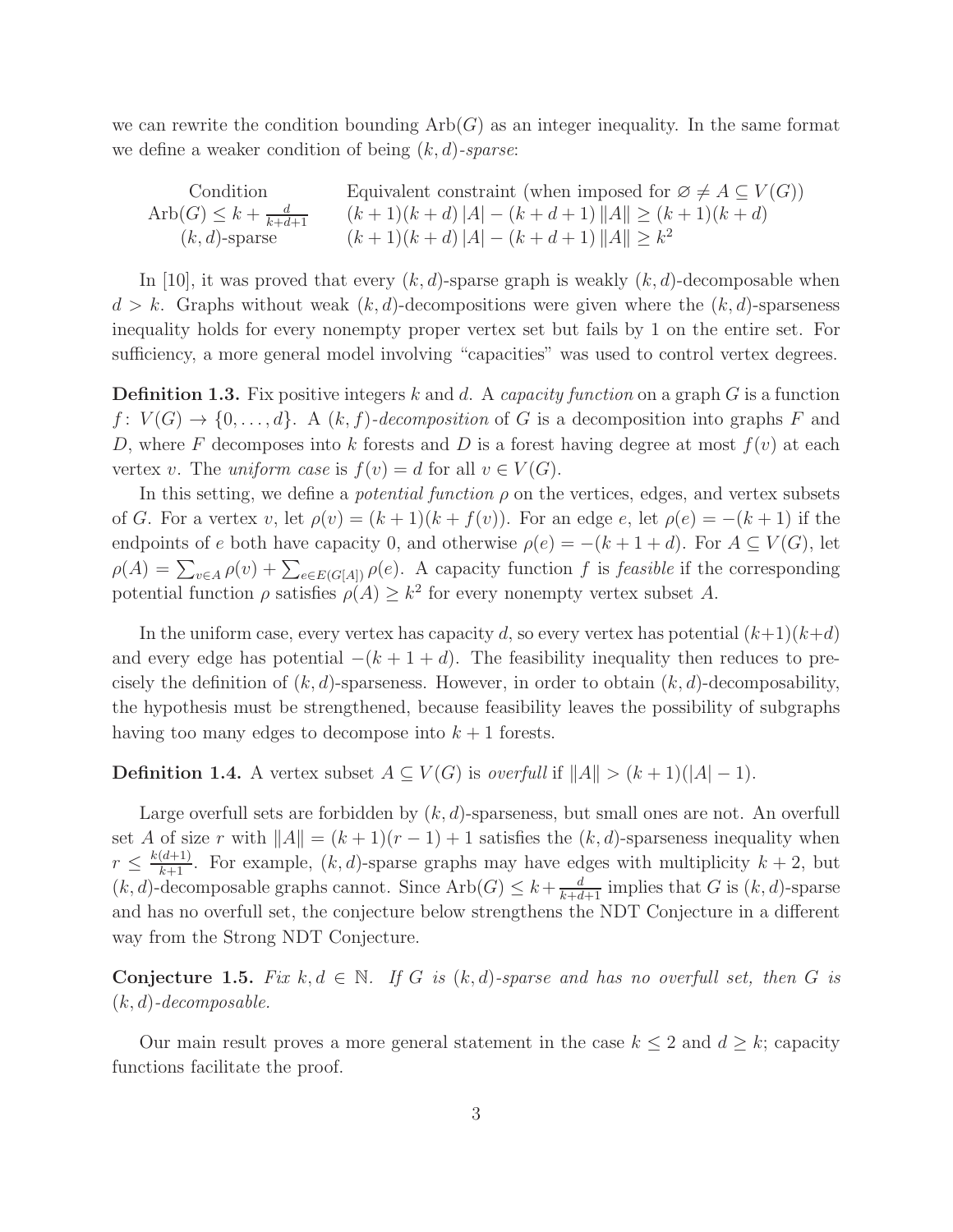**Theorem 1.6.** For  $k \leq 2$  and  $d \geq k$ , if f is a feasible capacity function defined on G, and G has no overfull set, then  $G$  is  $(k, f)$ -decomposable.

Remark 1.7. The statement for general capacity functions contains the statement for the uniform case, but the uniform case also implies the general case. This was shown in [10] for a similar potential function; we explain it here more simply.

Capacity  $f(v)$  on v can be modeled in the uniform case by adding  $d - f(v)$  neighbors of v, each with  $k+1$  edges to v and having no other neighbors. Each such neighbor forces an edge at v into D. When u with capacity d is added as such a neighbor of v and  $f(v)$  is increased by 1 to allow the added edge in D, the old potential of a set A containing v equals the new potential of  $A \cup \{u\}$  (we gain and lose  $(k+1+d)(k+1)$ ).

Thus feasibility in the general case is equivalent to feasibility of the corresponding augmented sets in the uniform case, and the existence of the desired decompositions is also equivalent. Nevertheless, the general result is easier to prove: capacity functions facilitate reserving an edge for the d-bounded forest  $D$  while reducing the number of edges, by deleting the edge and reducing the capacity of its endpoints.

Under the potential function used in [10], every edge has potential  $-(k+1+d)$ . In our definition, most edges still have potential  $-(k+1+d)$ , but edges whose endpoints both have capacity 0 have potential  $-(k+1)$ . This makes more capacity functions feasible and hence applies more generally.

Our approach to proving Theorem 1.6 is to restrict the form of a smallest counterexample. The restrictions we prove are valid for general  $(k, d)$ . For example, in a smallest counterexample the only nonempty proper vertex subsets with potential at most  $k(k+1)$ consist of single vertices with capacity 0 (Lemma 2.9). Furthermore, when A is a proper vertex subset with  $\rho(A) \leq k(k+1) + d$  and  $|A| \geq 2$ , every vertex of A having a neighbor outside A must have capacity 0 (Lemma 3.2).

We then use discharging, restricting the argument to  $d \geq k$ . The initial charge of each vertex or edge is its potential. Hence the total charge is at least  $k^2$ , but after vertices give their charge to incident edges, all vertices and edges in an instance satisfying the reductions have nonpositive charge, if additional constraints on vertices of capacity 0 or d hold. Those constraints hold automatically when  $k = 1$ , and additional lemmas in Section 4 show that they also hold when  $k = 2$  if  $d > 1$ .

### 2 General Reduction Lemmas

Given fixed  $(k, d)$ , an *instance* of our problem is a pair  $(G, f)$  such that G has no overfull set and f is feasible on G. We speak of  $\rho$  in Definition 1.3 as the potential function for the pair  $(G, f)$ . We need to place the instances  $(G, f)$  in order (actually a partial order).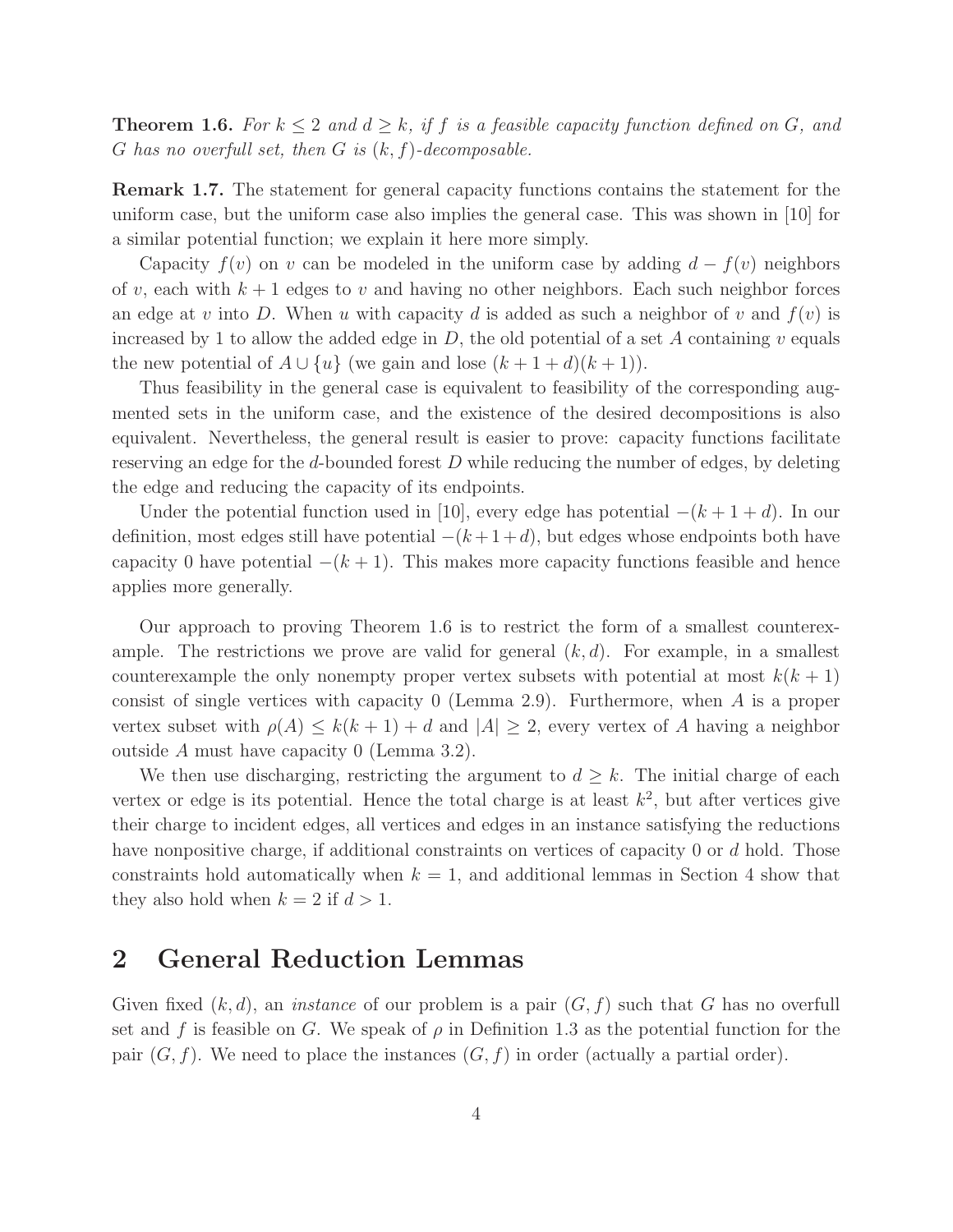**Definition 2.1.** An instance  $(G', f')$  is smaller than an instance  $(G, f)$  if (1)  $|E(G')|$  <  $|E(G)|$ , or if (2)  $G' = G$  and  $\sum_{v} f'(v) > \sum_{v} f(v)$ , or if (3)  $|E(G')| = |E(G)|$  and  $|V(G')| <$  $|V(G)|$ .

A counterexample is an instance  $(G, f)$  such that G has no  $(k, f)$ -decomposition. Throughout our discussion,  $(G, f)$  is assumed to be a smallest counterexample in the sense of Definition 2.1. Since isolated vertices can be added to any forest, the presence of isolated vertices is irrelevant for our decomposition problems, so the definition of "smaller than" allows us to assume that G has no isolated vertices. To further restrict the form of  $(G, f)$ , we construct a smaller instance  $(G', f')$  and use the guaranteed  $(k, f')$ -decomposition of  $G'$  to obtain a  $(k, f)$ -decomposition of G. Showing that  $(G', f')$  is a smaller instance includes showing that it has no overfull set and that its potential function  $\rho'$  is feasible.

Given an instance  $(G, f)$ , we write  $(G[A], f)$  for the instance where f is restricted to A.

**Lemma 2.2.** If A is a proper subset of  $V(G)$ , then  $G[A]$  is  $(k, f)$ -decomposable.

Proof. Vertex deletion does not change edge count or the potential of vertex sets that remain. Hence  $(G[A], f)$  is a smaller instance and is  $(k, f)$ -decomposable.  $\Box$ 

When S and T are disjoint vertex subsets of a graph, let  $[S, T]$  denote the set of edges with endpoints in both S and T. When  $S \cup T = V(G)$ , the set [S, T] is an edge cut of G.

**Lemma 2.3.** G is  $(k + 1)$ -edge-connected (and hence has minimum degree at least  $k + 1$ ).

*Proof.* Let [S, T] be an edge cut of G. By Lemma 2.2,  $G[S]$  and  $G[T]$  have  $(k, f)$ -decompositions  $(F_S, D_S)$  and  $(F_T, D_T)$ . If  $|[S,T]| \leq k$ , then these can be combined by adding one edge of  $[S, T]$  to the union of the *i*th forests in  $F_S$  and  $F_T$ , for  $1 \leq i \leq |[S, T]|$ .

Let  $N_G(v)$  denote the neighborhood of v in G. Let  $V_i = \{v \in V(G): f(v) = i\}.$ 

**Lemma 2.4.** If  $f(v) < d$ , then  $d_G(v) \ge k+1+f(v)$ . If  $f(v) > 0$  and  $N_G(v) \subseteq V_0$ , then  $f(v) = d$ .

*Proof.* If either statement fails, then  $f(v) < d$ . Raising the capacity of a vertex with positive capacity does not change the potential of edges incident to it, though it raises the potential of the vertex. Hence it does not lower the potential of any vertex subset, and it changes no edges. We conclude that  $(G, f')$  is an instance, where  $f'(v) = f(v) + 1$  and  $f'(u) = f(u)$ for  $u \in V(G) - \{v\}$ . By criterion  $(2), (G, f')$  is smaller than  $(G, f)$  and hence has a  $(k, f')$ decomposition  $(F', D')$ .

Note that  $(F', D')$  is a  $(k, f)$ -decomposition of G unless  $d_{D'}(v) = f(v) + 1$ . If also  $d_G(v) \leq k + f(v)$ , then v is isolated in some forest in the decomposition of F'. Moving one edge of  $D'$  incident to v into that forest yields a  $(k, f)$ -decomposition of G.

If  $N_G(v) \subseteq V_0$ , then v is isolated in D' and  $(F', D')$  is a  $(k, f)$ -decomposition of G.  $\Box$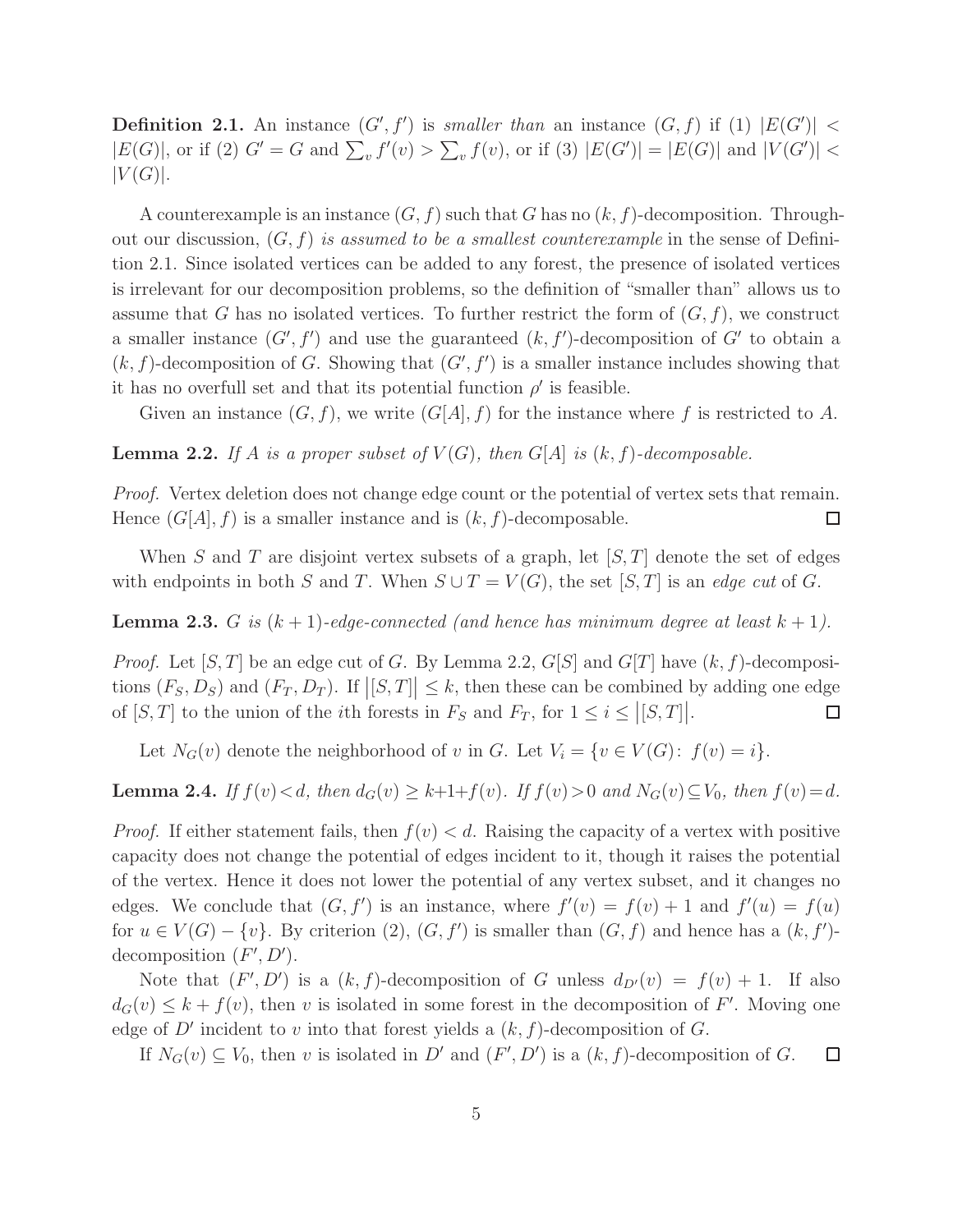A vertex subset A is nontrivial if  $2 \leq |A| \leq |V(G)| - 1$ . In most applications of the next lemma we take  $f'(z) = 0$  in the statement, in which case the resulting capacity function  $f^*$ is just the restriction of  $f$  to  $\tilde{A}$ .

**Lemma 2.5.** Let  $A$  be a nontrivial vertex set in a graph  $H$ , with  $H'$  obtained by contracting A to a vertex z. Let  $f'(v) = f(v)$  for  $v \in V(H') - \{z\}$ , with  $f'(z)$  arbitrary. Let  $(F', D')$ be a  $(k, f')$ -decomposition of H'. Let  $d'(x)$  for  $x \in A$  denote the number of edges incident to x that become edges of D' incident to z. If also H[A] has a  $(k, f^*)$ -decomposition  $(F^*, D^*)$ , where  $f^*(x) = f(x) - d'(x)$  for  $x \in A$ , then H is  $(k, f)$ -decomposable.

*Proof.* Viewing edges at z in H' as the corresponding edges in H, define  $(F, D)$  by letting  $F$  consist of k subgraphs, where the *i*th subgraph is the union of the *i*th subgraphs in the decompositions of  $F'$  and  $F^*$  into forests. Similarly let  $D = D' \cup D^*$ .

The k subgraphs in the decomposition of  $F$  are forests, as is  $D$ , because any cycle would contract to a cycle in the corresponding forest in F' or D'. Also,  $d_D(v) \leq f(v)$  for all v, because for  $v \in A$  the number of edges incident to v in  $D^*$  is at most  $f(v) - d'(v)$ .  $\Box$ 

When counting the edges induced by a vertex set  $A$  in a graph  $H$  other than  $G$ , we use  $||A||_H$  to avoid confusion. We say that a vertex set A is full if  $||A||_H \ge (k+1)(|A|-1)$ (nearly overfull). Our next lemma shows that full sets cannot have vertices with capacity 0.

**Lemma 2.6.** Let f be a feasible capacity function on some graph H, and consider  $A \subseteq V(H)$ with  $|A| \geq 2$ . Let  $A_0 = \{v \in A: f(v) = 0\}$ . If  $||A||_H \geq (k+1)(|A|-1)$ , then  $A_0 = \emptyset$ .

*Proof.* If  $|A_0| \geq 1$ , then  $\rho(A_0) \geq k^2$  is equivalent to  $||A_0||_H \leq k(|A_0| - 1) + \frac{k}{k+1}$ . Since  $||A_0||_H$ and  $|A_0|$  are integers, we can drop the last term. We then compute

$$
\rho(A) \le (k+1)(k+d) |A| - (k+1+d) ||A||_H - (k+1)d |A_0| + d ||A_0||_H
$$
  
 
$$
\le -(k+1) |A| + (k+1+d)(k+1) - d |A_0| - dk \le k^2 - 1,
$$

where the last inequality uses  $|A| \geq 2$ . This contradicts the feasibility of f.

**Definition 2.7.** For a nontrivial vertex set  $A \subseteq V(G)$ , the A-contraction of an instance  $(G, f)$  is the pair  $(G', f')$ , where G' is obtained from G by shrinking A to a single vertex z, and f' is defined on G' by  $f'(z) = 0$  and  $f'(v) = f(v)$  for  $v \in V(G') - \{z\}$ . Edges of G induced by A disappear in G', and an edge joining  $x \in A$  and  $y \notin A$  in G becomes an edge joining  $z$  and  $y$  in  $G'$ .

**Lemma 2.8.** Let  $(G', f')$  be the A-contraction of an instance  $(G, f)$ , where A is a nontrivial subset of  $V(G)$ . If  $f'$  is feasible, then  $(G, f)$  cannot be a smallest counterexample.

 $\Box$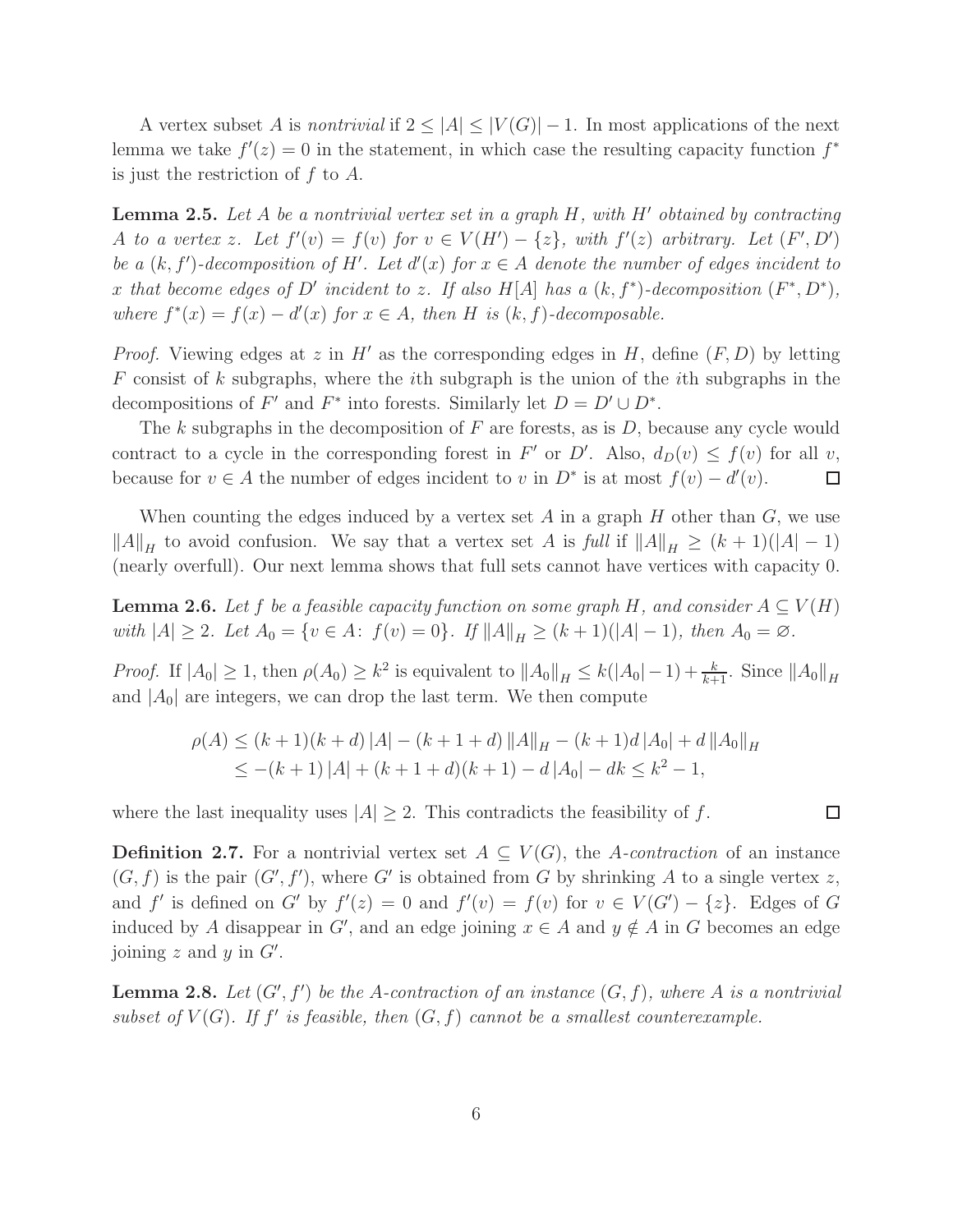*Proof.* If  $f'$  is feasible, then  $G'$  has no overfull set containing a vertex of capacity 0, by Lemma 2.6. Hence  $G'$  has no overfull set containing z. Also  $G'$  has no overfull set not containing z, since G has no overfull set. Hence  $(G', f')$  is a smaller instance than  $(G, f)$ . If  $(G, f)$  is a smallest counterexample, then G' has a  $(k, f')$ -decomposition  $(F', D')$ .

Since  $f'(z) = 0$ , the capacity function  $f^*$  defined on  $G[A]$  for the application of Lemma 2.5 is just the restriction of f to A. Hence  $G[A]$  is  $(k, f)$ -decomposable, since  $(G, f)$  is a smallest counterexample. By Lemma 2.5, we conclude that G is  $(k, f)$ -decomposable and is not a  $\Box$ counterexample.

Proving feasibility for the potential function  $\rho'$  of the smaller instance  $(G', f')$  means proving  $\rho'(A') \geq k^2$  for  $A' \subseteq V(G')$ . We do not need to comment on subsets A' such that  $G'[A'] = G[A']$  and  $f'(v) = f(v)$  for all  $v \in A'$ .

**Lemma 2.9.** If  $\emptyset \neq A \subset V(G)$ , then  $\rho(A) > k(k+1)$  unless A consists of a single vertex with capacity 0.

*Proof.* Suppose  $\rho(A) \leq k(k+1)$ . If A is not a single vertex with capacity 0, then  $|A| > 1$ . Let  $(G', f')$  be the A-contraction of  $(G, f)$ , and recall that  $V_i = \{v \in V(G): f(v) = i\}.$ 

To prove that f' is feasible, consider  $A' \subseteq V(G')$  with  $z \in A'$ . Let  $A^* = (A' - \{z\}) \cup A$ . Let  $E' = [A - V_0, A' - \{z\} \cap V_0]$ . In moving from G to G', the potential of each edge in E' changes from  $-(k+1+d)$  to  $-(k+1)$ ; other edges keep the same potential. Thus

$$
\rho'(A') = \rho(A^*) - \rho(A) + \rho({z}) + d |E'| \ge \rho(A^*) \ge k^2
$$

under the assumption  $\rho(A) \leq k(k+1)$ , since  $\rho({z}) = (k+1)k$ .

Since  $f'$  is feasible, Lemma 2.8 applies, and G is  $(k, f)$ -decomposable.

Recall that a set A is full when  $||A|| \ge (k+1)(|A|-1)$ . A full set of size 2 is an edge with multiplicity at least  $k + 1$ . The exclusion of vertices with capacity 0 from full sets (Lemma 2.6) helps us to exclude all full sets when  $(G, f)$  is a smallest counterexample.

 $\Box$ 

**Lemma 2.10.** G has no full set A with  $|A| > 2$ .

*Proof.* Since G has no overfull set, we may assume  $||A|| = (k+1)(|A| - 1)$ . By Lemma 2.6,  $A \cap V_0 = \emptyset$ . Hence all edges in  $G[A]$  have potential  $-(k+1+d)$ . We compute

$$
\rho(A) \le (k+1)(k+d) |A| - (k+1+d)(k+1)(|A|-1) = (k+1)(k+1+d-|A|). \tag{*}
$$

If  $A = V(G)$ , then let  $i = \min\{f(v): v \in V(G)\}\$ . Having a vertex with capacity i reduces the bound in (\*) by  $(k + 1)(d - i)$  to  $\rho(V(G)) \leq (k + 1)(k + 1 + i - |V(G)|)$ . Now  $k^2 \le \rho(V(G)) \le k^2 - 1 + (k+1)(2+i-|V(G)|)$  yields  $1 \le (k+1)(2+i-|V(G)|)$  and hence  $i > |V(G)| - 2$ . This requires  $d \geq |V(G)| - 1$ , so the degrees of vertices in the last forest are not restricted, and having no overfull sets ensures that G decomposes into  $k + 1$  forests.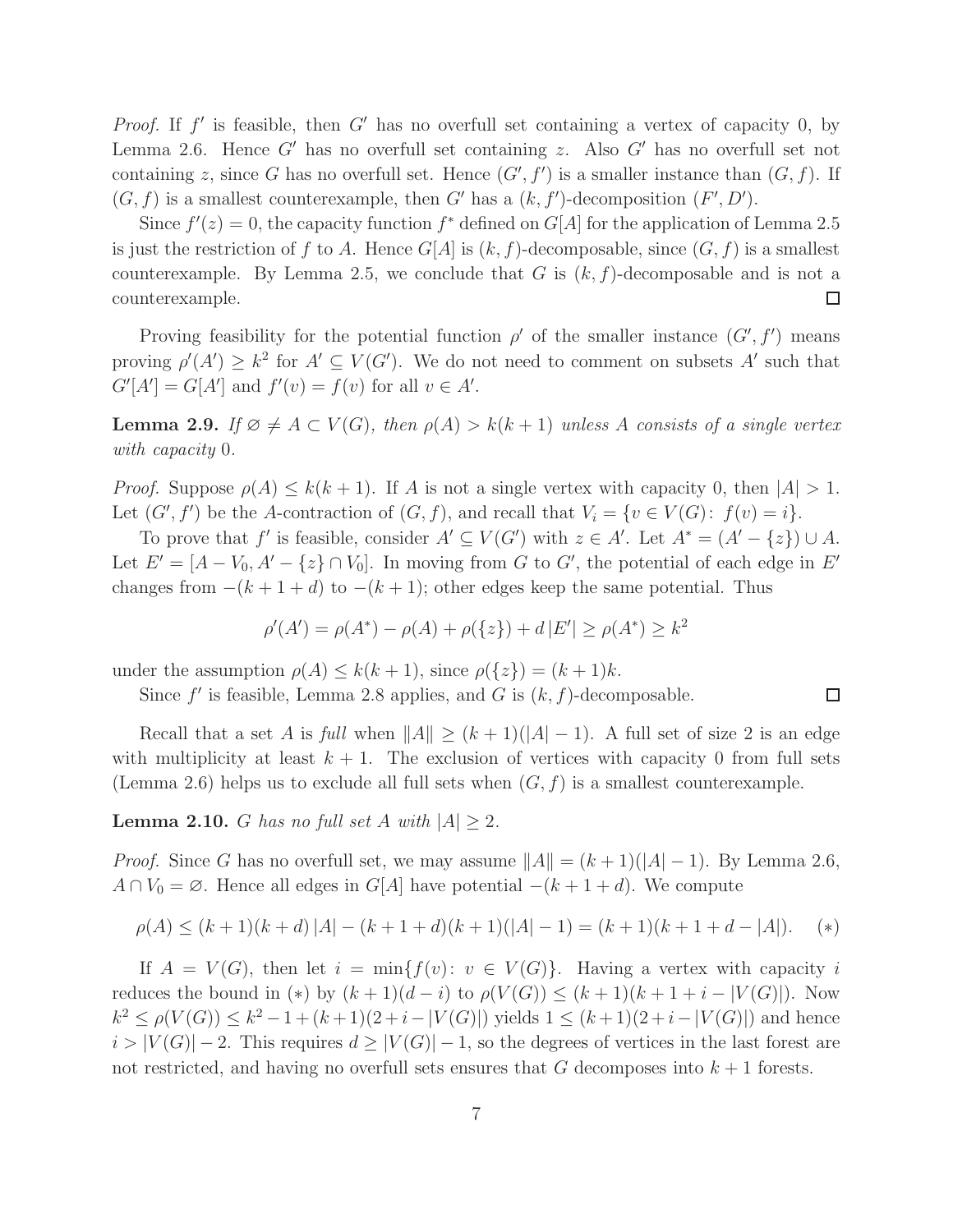Hence we may assume  $A \neq V(G)$ . Continuing the computation in (\*) and using  $|A| \geq 2$ ,

$$
\rho(A) \le (k+1)(k+1+d-|A|) \le (k+1)(k-1+d) = k^2 + d(k+1) - 1.
$$

Now let  $\ell = \rho(A) - k^2$  and  $m = \lfloor \frac{\ell}{k+1} \rfloor$ ; the bound on  $\rho(A)$  yields  $m < d$ . If  $f(x) \leq m$  for some  $x \in A$ , then adjusting the potential for this vertex (again using  $|A| \ge 2$ ) yields

$$
\rho(A) \le (k+1)(k+1+d-|A|) - (k+1)(d-m) \le (k+1)(k-1+m) \le k^2 - 1 + \ell.
$$

This contradicts  $\rho(A) = k^2 + \ell$ , and hence  $f(x) > m$  for all  $x \in A$ .

Form G' by contracting A to a new vertex z. Let  $f'(z) = m$  and  $f'(v) = f(v)$  for  $v \in V(G) - A$ . For any set A' with  $z \in A' \subseteq V(G')$ , replacing z with A adds  $|A| - 1$  vertices and  $(k+1)(|A|-1)$  edges. Hence A' is overfull in G' if and only if  $A \cup A'$  is overfull in G. Since  $G$  has no overfull set,  $G'$  has no overfull set.

For  $z \in A' \subseteq V(G')$ , let  $A^* = (A' - \{z\}) \cup A$ . Since  $A \cap V_0 = \emptyset$ , the potential of any edge incident to  $z$  in  $G'$  is at least as large as that of the corresponding edge in  $G$ . Using this and  $m \geq \frac{\ell}{k+1} - 1$ , we compute

$$
\rho'(A') - \rho(A^*) \ge \rho'(z) - \rho(A) = (k+1)(k+m) - k^2 - \ell
$$
  
 
$$
\ge k + (k+1)\left(\frac{\ell}{k+1} - 1\right) - \ell = -1
$$

However, Lemma 2.9 yields  $\rho(A^*) > k(k+1)$ , so  $\rho'(A') \ge k(k+1)$ . Hence  $(G', f')$  is feasible.

Since  $(G', f')$  is smaller than  $(G, F)$ , there is a  $(k, f')$ -decomposition  $(F', D')$  of  $G'$ , with  $d_{D'}(z) \leq m$ . Let  $f^*(x) = f(x) - g(x)$  for  $x \in A$ , where  $g(x)$  is the number of edges joining x to  $V(G) - A$  that become edges of D' when A is contracted (an edge in D' may have several choices for which vertex it is assigned to).

Since  $f'(z) = m$  and  $f(x) > m$  for  $x \in A$ , we have  $f^{*}(x) > 0$  for  $x \in A$ , so  $f^{*}$  is a capacity function on  $G[A]$ . Since G has no overfull sets, subsets of A are not overfull, and hence  $||A|| - ||X|| > (k+1)(|A| - |X|)$  for  $X \subseteq A$ . The potential of X is smallest in comparison to that of A when all vertices of  $A - X$  have capacity d and all edges of D' incident to z (there are at most  $m$  of them) arise from edges incident to  $X$ . Hence

$$
\rho^*(X) \ge \rho(A) - m(k+1) - (k+1)(k+d)(|A| - |X|) + (k+1+d)(\|A\| - \|X\|)
$$
  
\n
$$
\ge \rho(A) - m(k+1) - (k+1)(k+d)(|A| - |X|) + (k+1+d)(k+1)(|A| - |X|)
$$
  
\n
$$
= \rho(A) - m(k+1) + (k+1)(|A| - |X|) \ge \rho(A) - \ell = k^2,
$$

using  $|A| \geq |X|$  and the definition of m in the last step.

Hence  $(G[A], f^*)$  is a smaller instance, and  $G[A]$  is  $(k, f^*)$ -decomposable. By Lemma 2.5, G is  $(k, f)$ -decomposable.  $\Box$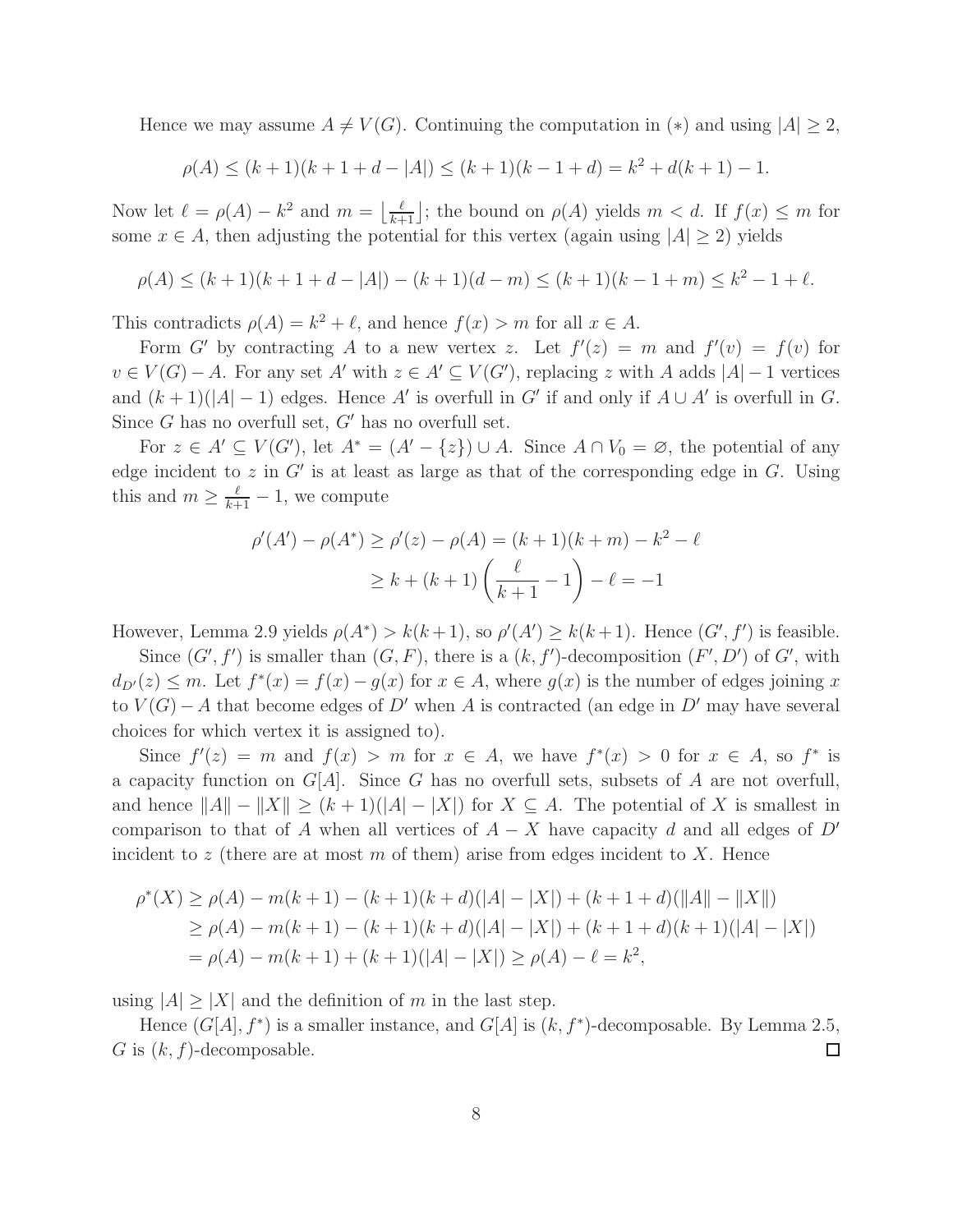Lemma 2.10 forbids edges with multiplicity  $k + 1$ . Within the set  $V_0$ , we can reduce the multiplicity further. In particular, when  $k = 1$  a minimal counterexample must be a simple graph in which  $V_0$  is an independent set. One can also prove that no vertex of  $V_0$  has an incident edge of multiplicity  $k$ , but we will not need that.

**Lemma 2.11.** No two vertices of  $V_0$  are joined by k edges.

*Proof.* If x and y are vertices of capacity 0 joined by k edges, then  $\rho(\lbrace x,y \rbrace) = 2k(k+1)$  $k(k+1) = k(k+1)$ , contradicting Lemma 2.9.  $\Box$ 

**Lemma 2.12.** For  $x \in V(G)$  with  $f(x) > 0$ , every proper induced subgraph of G containing x has a  $(k, f)$ -decomposition  $(F, D)$  such that  $d_D(x) < f(x)$ .

*Proof.* Consider A with  $x \in A \subset V(G)$ . If  $f(x) > 0$ , then define  $f'$  by  $f'(x) = f(x) - 1$ and  $f'(v) = f(v)$  for  $v \in A - \{x\}$ . For  $x \in A' \subseteq A$  with  $|A'| \geq 2$ , we have  $\rho'(A') \geq 1$  $\rho(A') - (k+1) \geq k^2$ , by Lemma 2.9 (if  $f(x) = 1$ , then the inequality may be strict). Also A has no overfull subset. Since  $(G[A], f')$  is smaller than  $(G, f)$ , it has a  $(k, f')$ -decomposition, which is a  $(k, f)$ -decomposition such that  $d_D(x) < f(x)$ .  $\Box$ 

**Lemma 2.13.** If  $f(u) > 0$  and  $d_G(u) = k + 1$ , then  $N_G(u) \subseteq V_0$ .

*Proof.* If there exists  $x \in N_G(u)$  with  $f(x) > 0$ , then by Lemma 2.12  $G - u$  has a  $(k, f)$ decomposition  $(F, D)$  such that  $d_{D'}(x) < f(x)$ . Add one edge with endpoints  $\{x, y\}$  to D and the other edges at x to distinct forests in F to complete a  $(k, f)$ -decomposition of G.  $\Box$ 

Recall that  $d_G(x) \geq k+1+f(x)$  when  $0 < f(x) < d$  (Lemma 2.4). When  $f(x) = d$ , our lower bound on degree is weaker.

**Lemma 2.14.** If  $x \in V(G)$  and  $|N(x) \cap V_0| \geq 2$ , then  $d_G(x) > k + 1$ .

*Proof.* By Lemma 2.3,  $d_G(x) \geq k+1$ ; consider equality. Since G has no nontrivial full set, adding an edge joining vertices  $y, z \in N_G(x) \cap V_0$  to form  $G'$  from  $G - x$  creates no overfull set. The added edge decreases the potential of any set A containing  $\{y, z\}$  by  $k + 1$ . By Lemma 2.9,  $\rho(A) > k(k+1)$  if  $\{y, z\} \subseteq A \subseteq V(G) - \{x\}$ , and therefore  $\rho'(A) \geq k^2$ .

Hence  $(G', f)$  is an instance smaller than  $(G, f)$ , and G' has a  $(k, f)$ -decomposition  $(F', D')$ . Since  $y, z \in V_0$ , the added edge yz lies in F'. Replace it in its forest with the y, z-path of length 2 through x. The remaining  $k-1$  edges at x can be added to the  $k-1$ other forests in  $F'$ .  $\Box$ 

**Lemma 2.15.** If  $x \in V(G)$ , then  $d_G(x) \ge k + 2$  unless  $f(x) = 0$  and  $|N_G(x) \cap V_0| \le 1$ .

*Proof.* If  $|N_G(x) \cap V_0| \geq 2$ , then Lemma 2.14 applies. When  $f(x) = 0$  there is nothing further to show. If  $f(x) > 0$ , then Lemma 2.3 yields  $d_G(x) \geq k+1$ , Lemma 2.13 yields  $N_G(u) \subseteq V_0$  when  $d_G(x) = k + 1$ , and Lemma 2.10 prevents all  $k + 1$  incident edges from going to a single neighbor; hence  $|N_G(x) \cap V_0| \geq 2$ .  $\Box$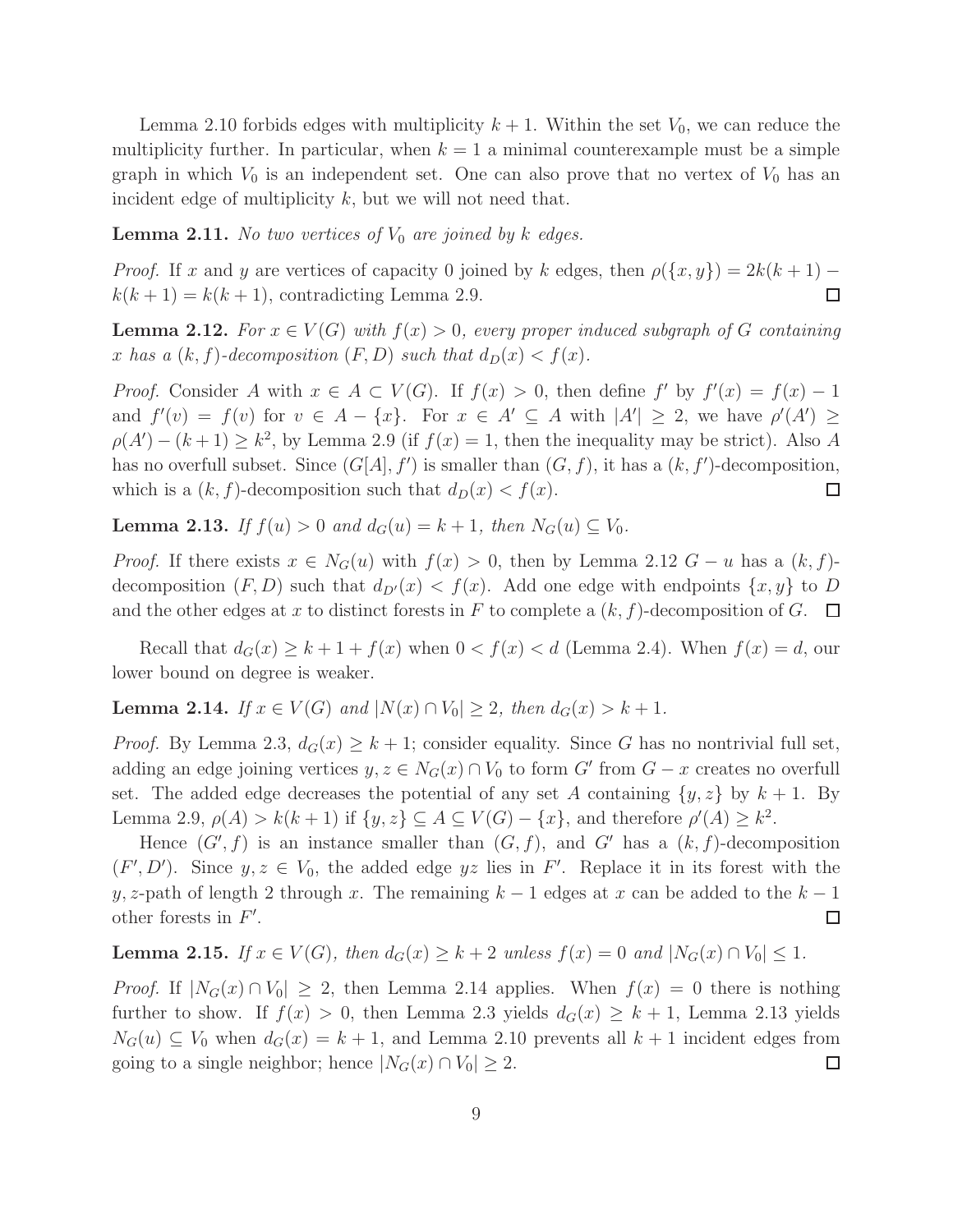### 3 Final reductions

Our final reductions restrict the edges leaving A when A has small potential. For  $A \subseteq V(G)$ , let the boundary ∂A denote the set of vertices in A having a neighbor outside A.

**Lemma 3.1.** If A is a nontrivial subset of  $V(G)$  such that  $\rho(A) \leq k(k+1) + d$ , then no edge joining ∂A to  $V(G) - A$  has positive capacity at both endpoints.

*Proof.* Suppose otherwise, and choose  $A$  among the counterexamples with smallest potential. Let xy be an edge with  $x \in A$ ,  $y \notin A$ , and  $f(x)$ ,  $f(y) > 0$ . Form G' from G by deleting this edge and then contracting A to a single vertex z. Define  $f'$  on  $G'$  by  $f'(z) = 0$  and  $f'(y) = f(y) - 1$  and  $f'(v) = f(v)$  for  $v \in V(G) - A - \{y\}.$ 

We first prove that f' is feasible. Consider  $A' \subseteq V(G')$ . If  $y, z \notin A'$ , then  $\rho'(A') = \rho(A')$ . If A' contains y and not z, then  $\rho'(A') = \rho(A') - (k+1) \geq k^2$ , by Lemma 2.9. When  $z \in A'$ , let  $A^* = (A' - z) \cup A$ . If  $y, z \in A'$ , then since  $f'(y) = f(y) - 1$  and one copy of xy in G is missing from G', we obtain  $\rho'(A') \geq \rho(A^*) \geq k^2$  from

$$
\rho'(A') - \rho(A^*) \ge -\rho(A) + \rho'(z) - (k+1) - \rho(xy)
$$
  
\n
$$
\ge -[k(k+1) + d] + k(k+1) - (k+1) + (k+1+d) = 0.
$$

If A' contains z and not y, then  $\rho(A^*) \leq \rho(A) + \rho'(A') - \rho(z)$ . If  $\rho'(A') < k^2$ , then  $A' \neq \{z\}$  and  $\rho(A^*) < \rho(A) - k$ . Since the edge xy joining  $\partial A^*$  to  $V(G) - A^*$  has positive capacity at both endpoints, and  $A^*$  is a nontrivial set, this contradicts our choice of A as a counterexample with smallest potential. We conclude  $\rho'(A') \geq k^2$ .

Hence  $f'$  is feasible. Since G has no overfull set, an overfull set must contain z. However, since f' is feasible on G' and  $f'(z) = 0$ , Lemma 2.6 implies that no overfull set in G' contains  $z$ . Hence  $G'$  contains no overfull set.

Since  $(G', f')$  is smaller than  $(G, f)$ , we now have a  $(k, f')$ -decomposition of G'. By Lemma 2.12,  $G[A]$  has a  $(k, f)$ -decomposition  $(F^*, D^*)$  such that  $d_{D^*}(x) < f(x)$ . By Lemma 2.5, the two decompositions combine to form a  $(k, f)$ -decomposition  $(F, D)$  of  $G-xy$ that becomes a  $(k, f)$ -decomposition of G by adding a copy of the edge xy to D.  $\Box$ 

**Lemma 3.2.** If A is a nontrivial subset of  $V(G)$  such that  $\rho(A) \leq k(k+1)+d$ , then  $\partial A \subseteq V_0$ .

*Proof.* If not, then let A be a largest nontrivial subset with  $\rho(A) \leq k(k+1)+d$  and  $\partial A \nsubseteq V_0$ . Choose  $x \in \partial A$  with  $f(x) > 0$ , and choose  $y \in N_G(x) - A$ . By Lemma 3.1,  $f(y) = 0$ .

Let  $(G', f')$  be the A-contraction of  $(G, f)$ . If f' is feasible, then G is  $(k, f)$ -decomposable, by Lemma 2.8. Consider  $A' \subseteq V(G')$  with  $z \in A'$ , and let  $A^* = (A' - \{z\}) \cup A$ .

If  $\rho'(A') < k^2$ , then

$$
\rho(A^*) \le \rho'(A') - \rho'(z) + \rho(A) \le \rho(A) - k < \rho(A).
$$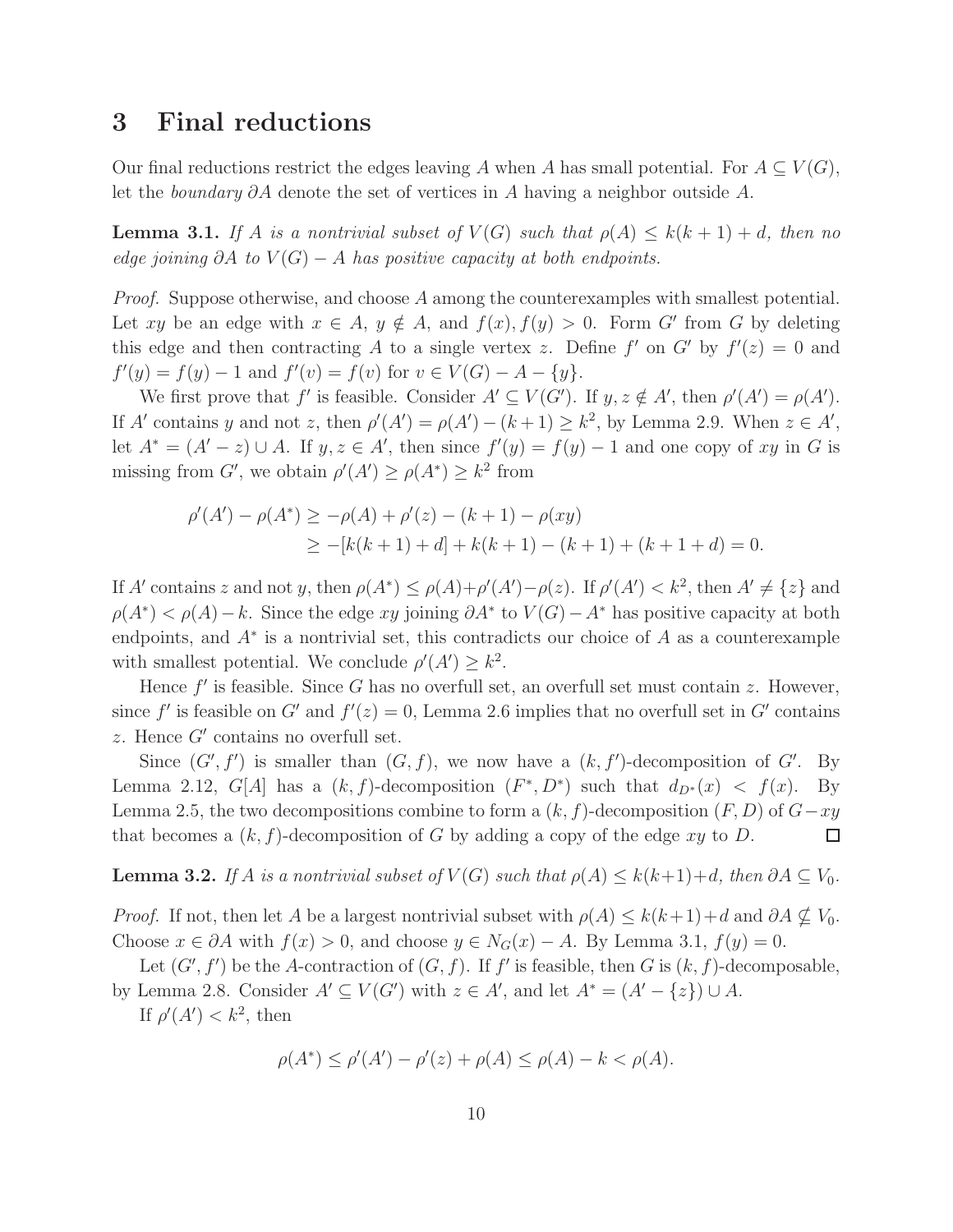This contradicts the choice of A if  $A^*$  is nontrivial and  $\partial A^* \nsubseteq V_0$ . Hence we may assume  $A^* = V(G)$  or  $\partial A^* \subseteq V_0$ . In either case, since  $x \in A$  and  $f(x) > 0$ , we must have  $y \in A'$ . Now  $\rho(xy) = -(k+1+d)$ , but  $\rho'(zy) = -(k+1)$ , so  $\rho'(zy) - \rho(xy) = d$ . Hence

$$
\rho'(A') \ge \rho(A^*) - \rho(A) + \rho'(z) + d \ge \rho(A^*),
$$

by the hypothesis  $\rho(A) \leq k(k+1) + d$ . We conclude that f' is feasible, as desired.

We now give a discharging argument to show what remains to be excluded when  $d \geq k$ .

 $\Box$ 

**Theorem 3.3.** Let  $(G, f)$  be a smallest counterexample, and for  $v \in V(G)$  let  $h(v)$  be the number of edges joining v to vertices of  $V_0$ . If  $d \geq k$ , then some  $v \in V(G)$  satisfies

- (1)  $f(v) = 0$  with  $h(v) > 2(d_G(v) k 1)\frac{k}{k-1}$  and  $k > 1$ , or
- (2)  $f(v) = d$  with  $h(v) < \frac{(2k+2-d_G(v))(k+1+d)-2(k+1)}{d+1-k}$  $\frac{d+1-k}{d+1-k}$ .

In particular, (1) requires  $d_G(v) < 2k$ , and (2) requires  $d_G(v) < 2k + 2$ .

Proof. A smallest counterexample has all the properties derived in the prior lemmas, which impose no restriction on  $(k, d)$ . For  $d \geq k$ , we use discharging to show that the total potential, which must be at least  $k^2$ , is nonpositive when vertices as specified above are also forbidden, thereby prohibiting counterexamples.

Give each vertex and edge initial charge equal to its potential, yielding total charge at least  $k^2$ . The edges now take charge from their endpoints by the following rules:

Rule 1: Every edge xy with  $f(x) = 0$  and  $f(y) > 0$  takes k from x and  $d + 1$  from y.

Rule 2: Every edge joining vertices not in  $V_0$  takes  $(k + 1 + d)/2$  from each endpoint.

Rule 3: Every edge joining vertices in  $V_0$  takes  $(k+1)/2$  from each endpoint.

By construction, edges end with charge 0. It suffices to show that all vertices also end with nonpositive charge. Consider  $v \in V(G)$ . By Lemma 2.3,  $d_G(v) \geq k+1$ .

If  $f(v) = 0$ , then v loses charge  $h(v)\frac{k+1}{2} + (d_G(v) - h(v))k$ . This is at least  $k(k+1)$  if and only if  $h(v) \frac{k-1}{2} \leq (d_G(v) - k - 1)k$ , which always holds when  $k = 1$ . Hence retaining positive charge at a vertex  $v$  of capacity 0 requires (1).

If  $1 \leq f(v) < d$ , then each vertex with positive capacity loses at least  $\frac{k+1+d}{2}$  to each incident edge, by Rule 1 or Rule 2, since  $d+1 \geq \frac{k+1+d}{2}$  $\frac{1+d}{2}$ . Also  $d_G(v) \geq k + 1 + f(v)$ , by Lemma 2.4. Hence v loses charge at least  $\frac{k+1+d}{2}(k+1+f(v))$ . If  $d \geq k+1$ , then  $\frac{k+1+d}{2} \geq k+1$ , and the lower bound  $(k+1)(k+1+f(v))$  on the lost charge exceeds the initial charge  $(k + 1)(k + f(v))$ . The remaining case is  $k = d > f(v)$ , where

$$
(k+1)(k+f(v)) - \frac{k+1+d}{2}(k+1+f(v)) = \frac{1}{2}(k+f(v)) - k - \frac{1}{2} < 0.
$$

Finally, consider  $f(v) = d$ . The charge lost by v is  $h(v)(d+1) + (d_G(v) - h(v))\frac{k+1+d}{2}$ , which must be at least  $(k + 1)(k + d)$  for v to reach nonpositive charge. The inequality simplifies to  $h(v) \geq \frac{(2k+2-d_G(v))(k+1+d)-2(k+1)}{d+1-k}$  $\frac{d}{dt} \frac{d+1-a}{-k} = 1$ . Hence retaining positive charge at a vertex v of capacity  $d$  requires  $(2)$ .  $\Box$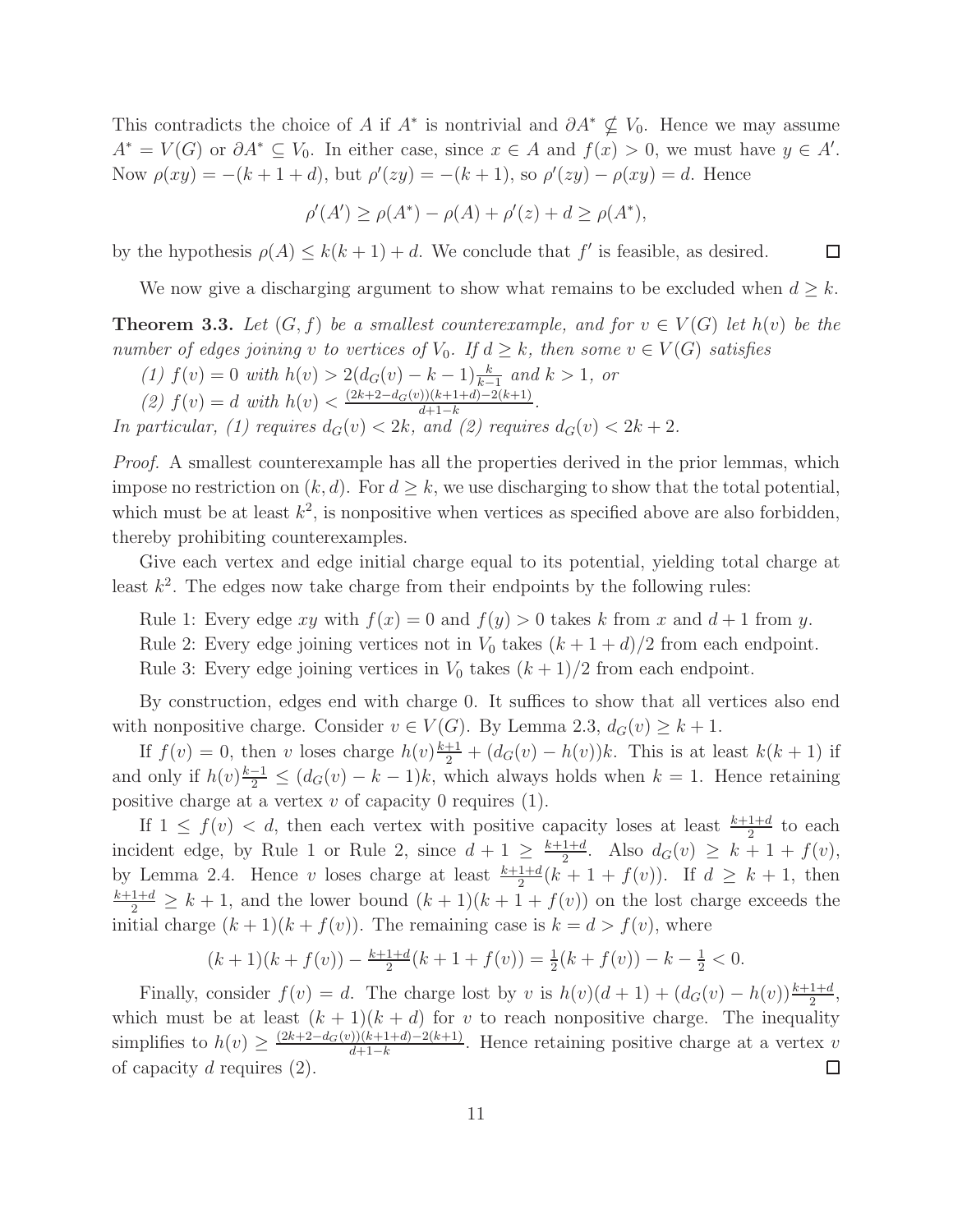For  $k = 2$ , the case not covered is  $(k, d) = (2, 1)$ , where there is no vertex v with  $1 \leq f(v) < d$ . The computation for failing to reach nonpositive charge when  $f(v) = d = 1$ then reduces to  $d_G(v) \leq 9/2$ . In this situation with  $d_G(v) \leq \{3, 4\}$ , our discharging rules cannot produce nonpositive charge for any choice of  $h(v)$ .

For  $d \geq k$ , Theorem 3.3 implies that vertices with large degree cause no trouble.

**Corollary 3.4.** Let v be a vertex remaining with positive capacity in the setting of Theorem 3.3. If  $f(v) = 0$ , then  $d_G(v) < 2k$ . If  $f(v) = d$ , then  $d_G(v) < 2k + 2$ . If  $f(v) = d$  and  $d_G(v) = 2k + 1$ , then  $h(v) = 0$  and  $d \leq k + 1$ .

*Proof.* In all other cases, the conditions (1) and (2) in Theorem 3.3 cannot be satisfied.  $\Box$ 

# 4 The Case  $k \leq 2$

Our remaining task for  $d \geq k$  with  $k \leq 2$  is to prohibit the exceptions in Corollary 3.3 when  $(G, f)$  is a smallest counterexample. The first lemma holds whenever  $k \leq 2$  and enables us to complete the proof for  $k = 1$ .

**Lemma 4.1.** For  $k \leq 2$ , let  $(G, f)$  be a smallest counterexample. If  $d_G(x) = k + 2$  with  $f(x) \geq 2$ , then  $N_G(x) \subseteq V_0$ .

*Proof.* If the conclusion fails, then x has a neighbor y with  $f(y) > 0$ . Since G has no overfull set, x has at least two neighbors; choose  $u \in N_G(x) - \{y\}$ . Let u' be a third vertex of  $N_G(x)$ , if possible; otherwise, let  $u' = y$ . Form G' from  $G - x$  by adding one copy of the edge  $uu'$ . Define  $f'$  by  $f'(y) = f(y) - 1$  and  $f'(v) = f(v)$  for  $v \in V(G) - \{x, y\}$ . By Lemma 2.10, G has no full set, and hence  $G'$  has no overfull set.

To show that f' is feasible, we need  $\rho'(A') \geq k^2$  for  $A' \subseteq V(G')$ . By Lemma 2.9,  $\rho(A') > k(k+1)$  if  $|A'| \geq 2$ . Even with  $\rho'(y) = \rho(y) - (k+1)$ , we thus have  $\rho'(A') \geq k^2$ unless  $u, u' \in A'$ . If  $y \notin A'$ , then  $\rho'(A') = \rho(A') + \rho'(uu')$ . Again we have  $\rho'(A') \geq k^2$  unless  $\rho'(uu') = -(k+1+d)$  and  $\rho(A') \leq k(k+1)+d$ . Since  $u, u' \in N_G(x)$ , we have  $u, u' \in \partial A'$ . Lemma 3.2 then requires  $u, u' \in V_0$ , so  $\rho'(uu') = -(k+1)$  and again  $\rho'(A) \geq k^2$ .

Hence  $\rho'(A') < k^2$  requires  $y, u, u' \in A'$ . Let r be the number of edges joining x to A'; each has potential  $-(k+1+d)$ , since  $f(x) > 0$ . Since  $\rho(y) - \rho'(y) = k+1$ , we have

$$
\rho'(A') \ge \rho(A' \cup \{x\}) - \rho(x) - (k+1) + \rho'(uu') + r(k+1+d)
$$
  
\n
$$
\ge \rho(A' \cup \{x\}) - (k+1)(k+d+1) + (r-1)(k+1+d).
$$

It thus suffices to show  $r \geq k+1$  when  $\rho(A' \cup \{x\}) > k(k+1)+d$  and  $r = k+2$  otherwise. If  $\rho(A' \cup \{x\}) \leq k(k+1) + d$  and  $A' \neq V(G)$ , then  $\partial(A' \cup \{x\}) \subseteq V_0$ , by Lemma 3.2. Since  $f(x) > 0$ , this requires  $N_G(x) \subseteq A'$ , which also holds if  $A' \cup \{x\} = V(G)$ . Hence  $r = k + 2$ .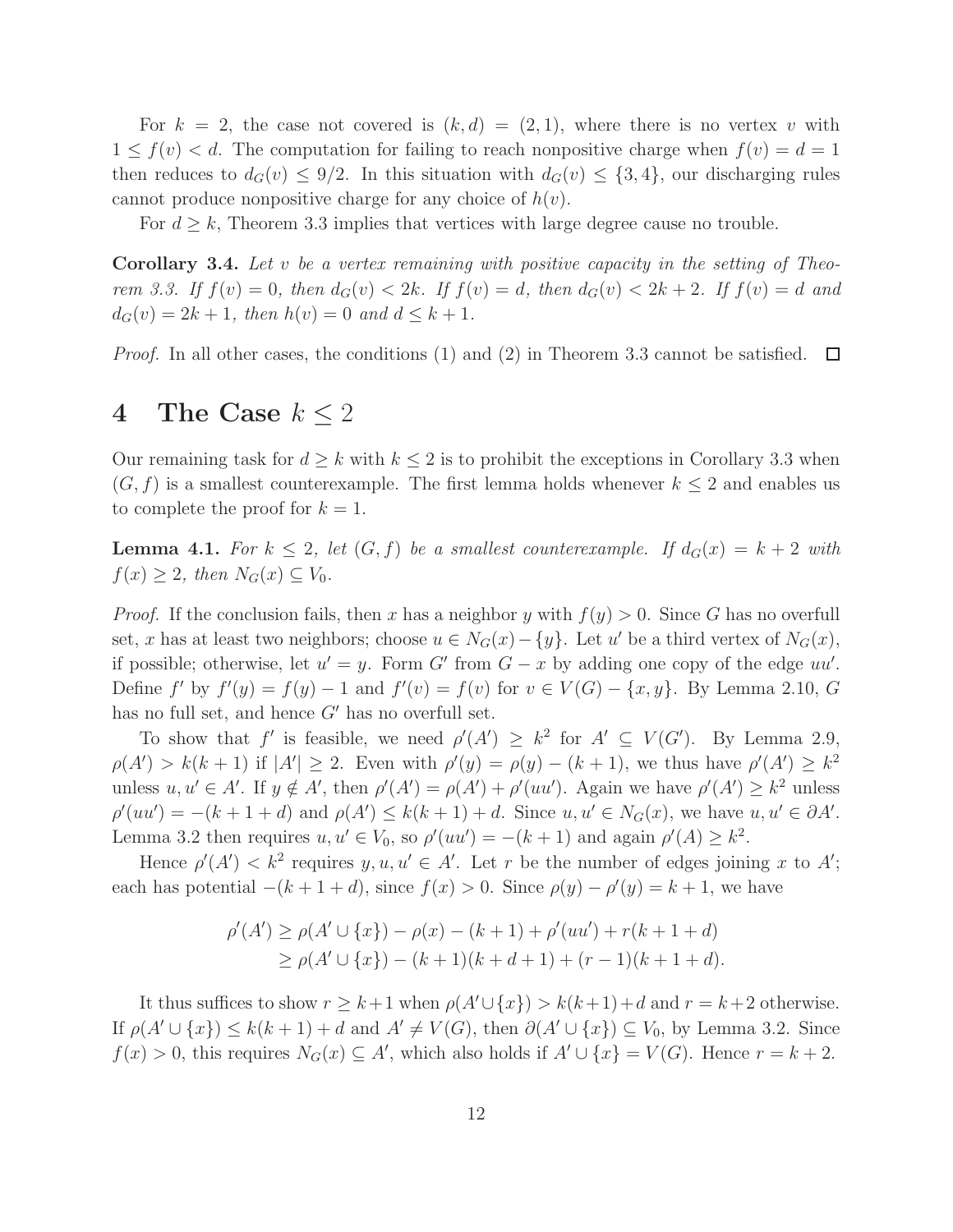When  $\rho(A' \cup \{x\}) > k(k+1) + d$ , we only need  $r \geq k+1$ . Here we use  $k \leq 2$ . If  $y \neq u'$ , then x has three neighbors in A'. If  $y = u'$ , then  $N_G(x) = \{u, y\} \subseteq A'$ , and  $r = k + 2$ .

Hence  $(G', f')$  is a smaller instance, and G' has a  $(k, f')$ -decomposition  $(F', D')$ . Since  $f(x) \geq 2$ , the added edge uu' can be replaced in its forest by a u, u'-path P of length 2 through x. Adding the remaining k edges at x to the other forests will yield a  $(k, f)$ decomposition of G. When  $P$  is added to a forest other than  $D'$ , we must add one of the remaining edges to D'. This edge can be xy if  $y \neq u'$ , since  $f'(y) < f(y)$  and  $f(x) > 0$ . If  $y = u'$ , then  $N_G(x) = \{y, u\}$ ; since there is no full set of size 2 (Lemma 2.10), G has two copies of the edge  $xy$ . Hence also in this case a copy of  $xy$  is not absorbed by P and can be added to  $D'$ .  $\Box$ 

#### **Corollary 4.2.** The NDT Conjecture is true when  $k = 1$ .

*Proof.* When  $k = 1$ , Lemma 2.3 implies that every vertex has degree at least 2. Hence by Corollary 3.4, exceptions with capacity 0 cannot occur. For an exception  $v$  with capacity d, by Corollary 3.4 we have  $d_G(v) \leq 3$ , and by Lemma 2.15 we have  $d_G(v) \geq 3$ . Hence  $d_G(v) = 3$ , and then by Corollary 3.4 it suffices to have one neighbor with capacity 0. In fact, Lemma 4.1 yields  $h(x) = d_G(x) = 3$  when  $d \geq 2$ . In the case  $(k, d) = (1, 1)$  with  $d_G(v) = 3$ , condition (2) in Theorem 3.3 actually requires  $h(v) < -1$ .  $\Box$ 

When  $k = 2$ , again not many possibilities remain for a vertex v whose charge in Theorem 3.3 does not become nonpositive. First suppose  $f(v) = 0$ . By Lemma 2.3,  $d(v) \ge 3$ . By Corollary 3.4,  $d(v) \leq 3$ . By Theorem 3.3, v being problematic requires  $h(v) > 0$ , so it suffices to prohibit edges induced by  $V_0$ .

Next suppose  $f(v) = d$ . By Lemma 2.15,  $d_G(v) \geq 4$ . By Corollary 3.4,  $d_G(v) \leq 5$ . By Theorem 3.3, when  $d_G(v) = 4$  and v is problematic we need  $h(v) \leq 2$ , and when  $d_G(v) = 5$ we need  $h(v) = 0$ . Lemma 4.1 takes care of  $d_G(x) = 4$ , and when  $d_G(x) = 5$  we only need one neighbor in  $V_0$ .

We consider these remaining cases in two lemmas.

**Lemma 4.3.** For  $k = 2$ , a 3-vertex in  $V_0$  has no neighbor in  $V_0$ .

*Proof.* Suppose  $d_G(x) = 3$  with  $f(x) = 0$  and  $N_G(x) \cap V_0 \neq \emptyset$ . Since G has no full set (Lemma 2.10),  $|N_G(x)| \geq 2$ . Let u be a neighbor of x in  $V_0$ , and let u' be another neighbor of x. Form G' by adding to  $G - x$  an edge joining u and u'. Since G has no full subgraph, G′ has no overfull subgraph.

Let f' be the restriction of f to  $V(G')$ . Always  $\rho'(A') = \rho(A')$  unless  $u, u' \in A'$ . If  $\rho'(A') < k^2$ , then

$$
\rho(A' \cup \{x\}) \le \rho'(A') + \rho(x) + \rho(xu) + \rho(xu') - \rho(uu')
$$
  
\n
$$
\le \rho'(A') + k(k+1) - (k+1) \le 2(k-1)(k+1)
$$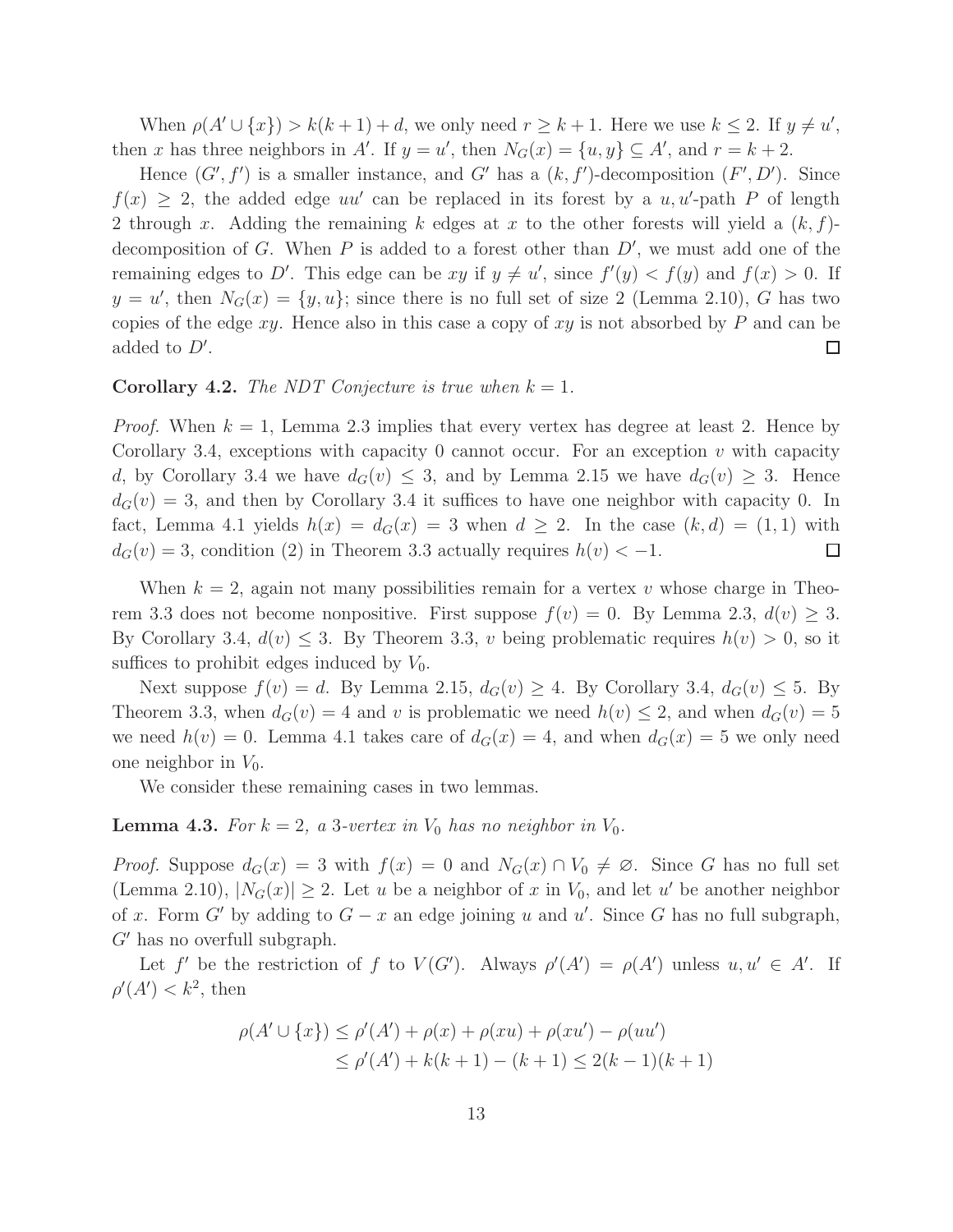When  $k = 2$ , we have  $2(k-1)(k+1) = k(k+1)$ . This contradicts Lemma 2.9 unless  $A' \cup \{x\} = V(G)$ . In that case we add the potential of the third edge at x, obtaining  $\rho(A' \cup \{x\}) \leq (2k-3)(k+1)$ , again a contradiction when  $k = 2$ . Thus in all cases  $\rho'(A') \geq k^2$ .

Hence  $(G', f')$  is a smaller instance, and G' has a  $(2, f')$ -decomposition  $(F', D')$ . Since  $f(u) = 0$ , the added edge uu' lies in a forest in F'. Replace it with a path of length 2 through x, and add the third edge at x to the other forest to complete a  $(2, f)$ -decomposition of G.  $\Box$ 

Hence it remains only to consider 5-vertices with capacity d. Although it is possible to prove that all neighbors of such a vertex v lie in  $V_0$ , by Theorem 3.3 we only need the weaker conclusion that some neighbor is in  $V_0$ . The proof in the next lemma is valid only for  $d \geq 3$ .

# **Lemma 4.4.** For  $k = 2$  and  $d \geq 3$ , if  $f(v) = d$  and  $d_G(v) = 5$ , then  $N_G(v) \cap V_0 \neq \emptyset$ .

*Proof.* Let x be a 5-vertex with capacity d, and let  $U = N_G(x)$  and  $U' = U \cup \{x\}$ . Suppose  $N_G(x) \cap V_0 = \emptyset$ . Since G has no edge with multiplicity at least 3, we have  $|U| \geq 3$ . If equality holds, then some  $u \in U$  is the endpoint of at least two edges incident to x.

Form G' from  $G - x$  by adding a matching on U if  $|U| \geq 4$ , and adding an edge from u to each other vertex of U if  $|U| = 3$ . For each endpoint of each added edge, reserve an edge joining it to x, thereby reserving four of the five edges incident to x (if  $|U| = 3$ , then two copies of ux are reserved). Define f' on  $V(G')$  by  $f'(y) = f(y) - 1$  and  $f'(v) = f(v)$  for  $v \in V(G') - \{y\}$ , where y is the endpoint in U of the unreserved edge at x.

Since  $G$  has no full set, an overfull set  $A'$  in  $G'$  must contain the endpoints of both added edges. The set  $A' \cup \{x\}$ , which has one more vertex and induces at least  $||A'||_{G'} + 4$  edges, is then full in G, a contradiction. (This argument uses  $k \leq 5$ .) Hence G' has no overfull set.

Now suppose  $\rho'(A') < k^2 = 4$ . By Lemma 2.9,  $G'[A']$  must contain at least one added edge. If it contains one added edge e but not the vertex y, then  $\rho(A') \leq k(k+1) + d$ ; the edges joining  $e$  to  $x$  then contradict Lemma 3.1.

If  $G[A']$  contains exactly one added edge and also y, then  $A' \cup \{x\}$  induces at least three edges incident to x. Now

$$
\rho(A' \cup \{x\}) \le \rho'(A') + \rho(x) - 3(k+1+d) + (k+1+d) + (k+1)
$$
  
=  $\rho'(A') + (k+1)(k-1) + d(k-1) \le 6 + d = k(k+1) + d$ ,

using  $k = 2$ . Again we contradict Lemma 3.1. If  $G'[A']$  contains both added edges, then moving to  $G[A' \cup \{x\}]$  loses two edges instead of one in A' but also gains four edges instead of three at x. If A' also contains y, then the bound increases by  $k+1$  for  $f(y)$  but decreases by  $k+1+d$  for inducing the fifth edge at x. Hence in each case we obtain  $\rho'(A') \geq k^2$  by essentially the same contradiction.

Hence  $(G', f')$  is a smaller instance, and G' has a  $(k, f')$ -decomposition  $(F', D')$ . If the two added edges lie in distinct forests in the decomposition, then replace them by paths of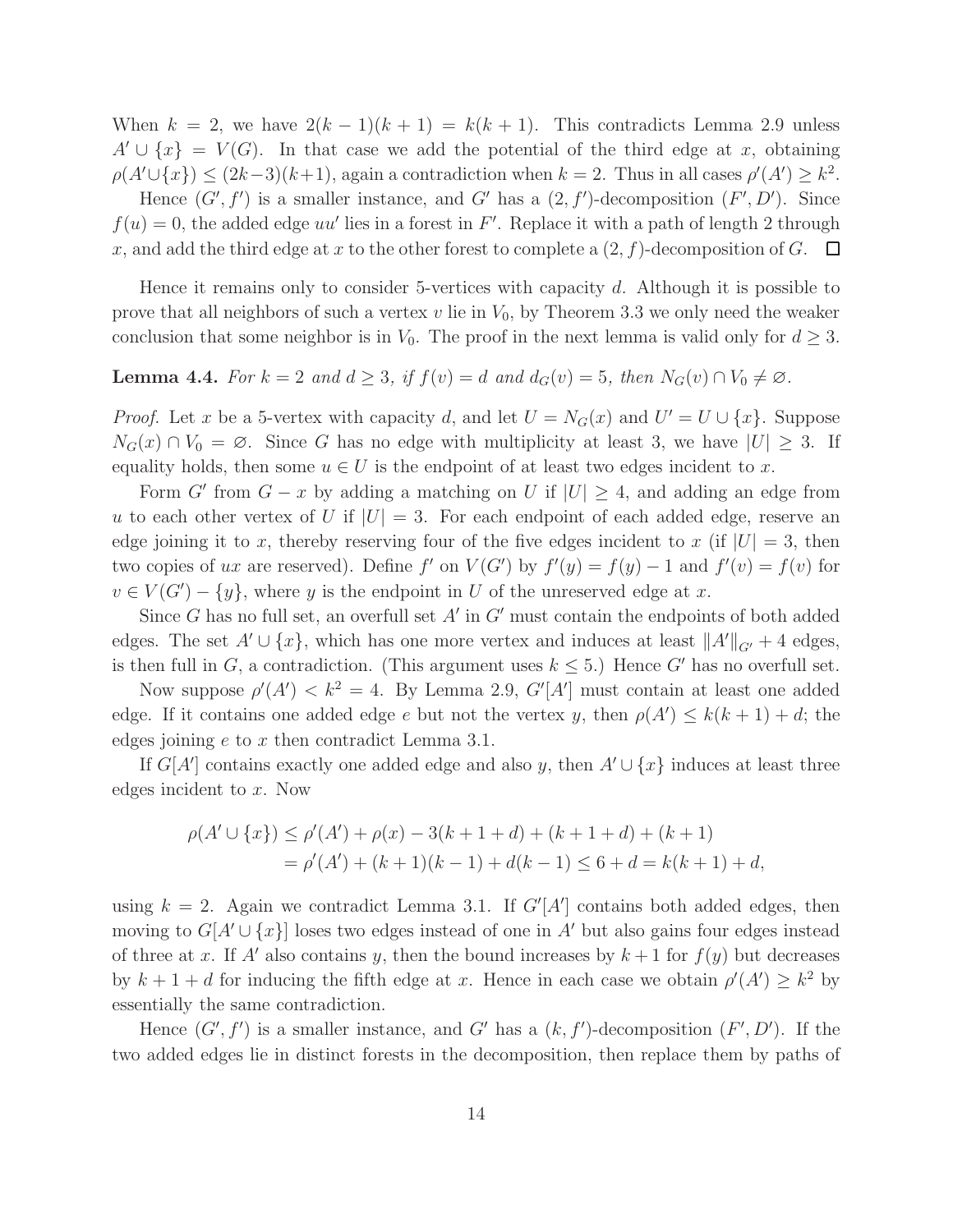length 2 through x with the same endpoints, and add the edge  $xy$  to the third forest. This causes no problem when the third forest is  $D'$ , since  $f'(y) = f(y) - 1$ .

If the two added edges lie in the same forest, then deleting them yields at least three components in that forest, with three endpoints of the added edges in distinct components. Extend that forest by edges from  $x$  to those three (distinct) specified vertices. Add the remaining two edges at  $x$  to the other two forests. Again, if the forest containing the two specified edges is not  $D'$ , then the unreserved edge  $xy$  can be added to  $D'$ .  $\Box$ 

The last step in this proof is not valid for  $d = 2$ , because we may be giving x three incident edges in the d-bounded forest. Fortunately, when  $d = 2$  we do not need the conclusion of Lemma 4.4; the discharging is always strong enough.

**Corollary 4.5.** The NDT Conjecture is true when  $k = 2$  and  $d \ge 2$ .

*Proof.* As we have remarked, Lemma 4.4 completes the proof for  $k = 2$  and  $d \geq 3$ . When  $d = k = 2$ , a vertex with capacity 2 has potential 12, and it loses charge at least  $5/2$  along every edge by the rules in Theorem 3.3. Hence a 5-vertex loses at least 12.5 and ends with negative charge. The rest of the proof remains the same as for  $d \geq 3$ .  $\Box$ 

#### Acknowledgment

We thank Hehui Wu for useful comments and the referees for careful reading and suggested improvements in exposition.

### References

- [1] J. Balogh, M. Kochol, A. Pluhár, and X. Yu, Covering planar graphs with forests. J. Combin. Theory Ser. B 94 (2005), 147–158.
- [2] A. Bassa, J. Burns, J. Campbell, A. Deshpande, J. Farley, M. Halsey, S.-Y. Ho, D. Kleitman, S. Michalakis, P.-O. Persson, P. Pylyavskyy, L. Rademacher, A. Riehl, M. Rios, J. Samuel, B.E. Tenner, A. Vijayasaraty, and L. Zhao, Partitioning a planar graph of girth ten into a forest and a matching, Stud. Appl. Math. 124 (2010), 213–228.
- [3] O.V.Borodin, A.O. Ivanova, B.S. Stechkin, Decomposing a planar graph into a forest and a subgraph of restricted maximum degree, Sib. Elektron. Mat. Izv., 4 (2007), 296–299.
- [4] O.V. Borodin, A.O. Ivanova, A.V. Kostochka, and N.N. Sheikh, Planar graphs decomposable into a forest and a matching, Discrete Math. 309 (2009), 277–279.
- [5] O.V. Borodin, A.O. Ivanova, A.V. Kostochka and N.N. Sheikh, Decompositions of quadranglefree planar graphs, Discussiones Math. Graph Theory 29 (2009), 87–99.
- [6] O.V. Borodin, A.V. Kostochka, N.N. Sheikh, and G. Yu. Decomposing a planar graph with girth 9 into a forest and a matching. European J. Combinatorics  $29(5)$  (2008), 1235–1241.